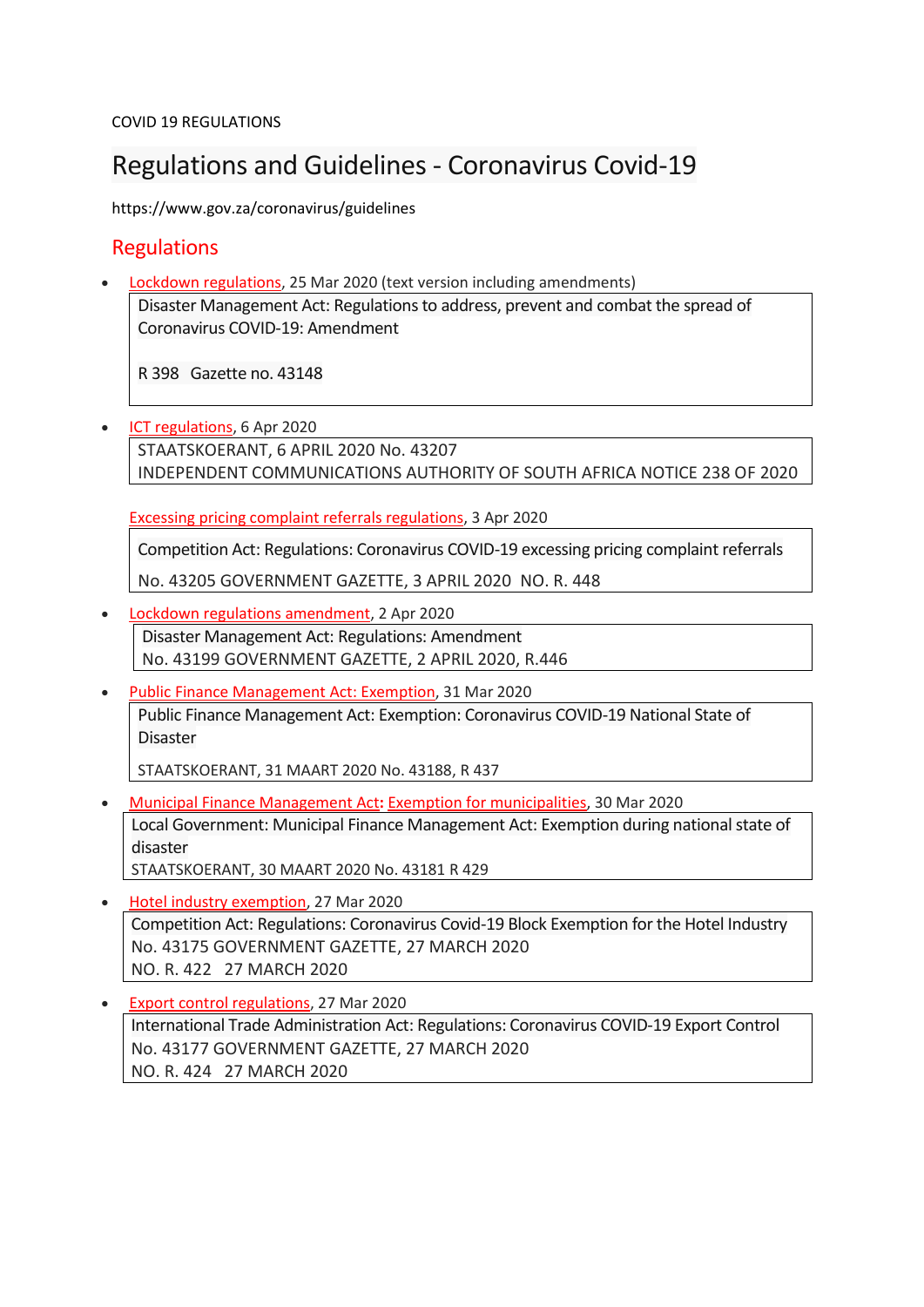• Lockdown regulations [amendments,](https://www.gov.za/documents/disaster-management-act-amendment-regulations-26-mar-2020-0000) 26 Mar 2020

Disaster Management Act: Regulations: Amendment No. 43168 GOVERNMENT GAZETTE, 26 MARCH 2020 NO. R. 419 26 MARCH 2020 In these regulations, "the Regulations" means the regulations published by Government Notice No. 318 of 18 March 2020, as amended by Government Notice No. R. 398 of 25 March 2020.

- Retail property exemption [regulations,](http://www.gov.za/documents/competition-act-coronavirus-covid-19-block-exemption-retail-property-sector-24-mar-2020) 24 Mar 2020 Competition Act: Regulations: Coronavirus Covid-19 Block Exemption for Retail Property Sector No. 43134 GOVERNMENT GAZETTE, 24 MARCH 2020 NO. R. 358 24 MARCH 2020
- Banking sector exemption [regulations,](http://www.gov.za/documents/competition-act-coronavirus-covid-19-block-exemption-banking-sector-23-mar-2020-0000) 23 Mar 2020 Competition Act: Regulations: Coronavirus Covid-19 Block Exemption for the Banking Sector No. 43127 GOVERNMENT GAZETTE, 23 MARCH 2020 NO. R. 355 23 MARCH 2020
- Price increase protection [regulations](http://www.gov.za/documents/competition-act-regulations-consumer-and-customer-protection-and-national-disaster) and directions, 19 Mar 2020 Competition Act: Regulations and directions: Consumer and customer protection during Coronavirus COVID-19 lockdown No. 43116 GOVERNMENT GAZETTE, 19 MARCH 2020 NO. R. 350 19 MARCH 2020
- Healthcare sector [exemptions,](http://www.gov.za/documents/competition-act-coronavirus-covid-19-block-exemption-healthcare-sector-19-mar-2020-0000) 19 Mar 2020 Competition Act: Coronavirus Covid-19 block exemption for the Healthcare Sector No. 43114 GOVERNMENT GAZETTE, 19 MARCH 2020 NO. R. 349 19 MARCH 2020
- Disaster [management](http://www.gov.za/documents/disaster-management-act-regulations-english-afrikaans-18-mar-2020-0000) regulations, 18 Mar 2020 Disaster Management Act: Regulations (English / Afrikaans) No. 43107 GOVERNMENT GAZETTE, 18 MARCH 2020 NO. 318 18 MARCH 2020
- [Regulations](https://www.gov.za/documents/international-air-services-act-regulations-covid-19-restrictions-movement-air-travel-18) on restrictions on the movement of air travel, 18 Mar 2020 International Air Services Act: Regulations: COVID-19 restrictions on the movement of air travel No. 43105 GOVERNMENT GAZETTE, 18 MARCH 2020 NOTICE 175 OF 2020

• Ports [regulations,](http://www.gov.za/documents/national-ports-act-regulations-18-mar-2020-0000) 18 Mar 2020 National Ports Act: Regulations No. 43103 GOVERNMENT GAZETTE, 18 MARCH 2020 DEPARTMENT OF TRANSPORT NOTICE 173 OF 2020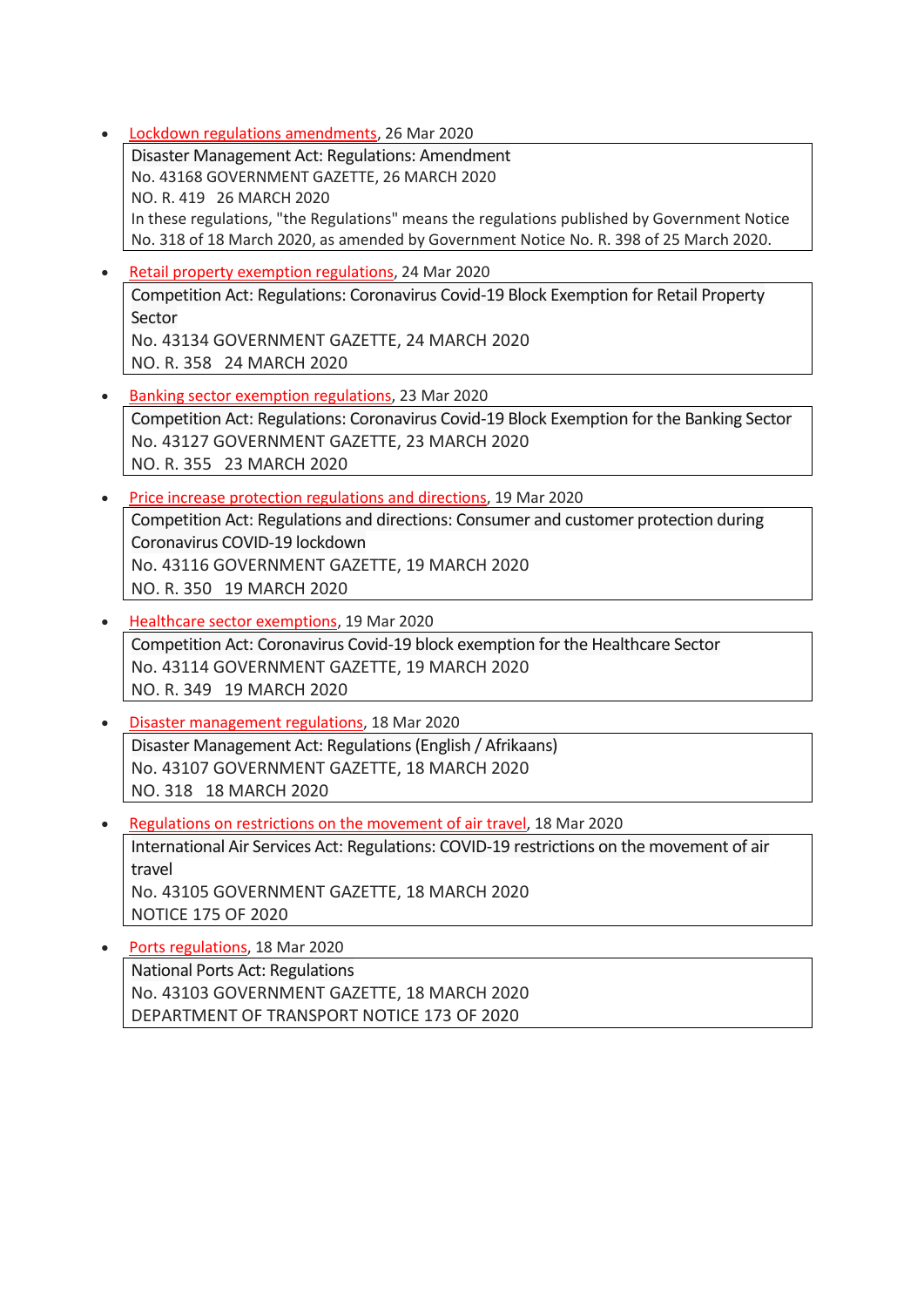### **Directions**

• Amended sea port [directions,](https://www.gov.za/documents/disaster-management-act-directions-address-prevent-and-combat-spread-coronavirus-covid-0) 7 Apr 2020

Disaster Management Act: Directions to address, prevent and combat the spread of Coronavirus COVID-19 in sea ports: Amendment No. 43211 GOVERNMENT GAZETTE, 7 APRIL 2020 NO. 453 07 APRIL 2020

- Amended electronic [communications,](https://www.gov.za/documents/disaster-management-act-electronic-communications-postal-and-broadcasting-directions) postal and broadcasting directions, 6 Apr 2020 Disaster Management Act: Electronic Communications, Postal and Broadcasting Directions: Amendment No. 43209 GOVERNMENT GAZETTE, 6 APRIL 2020 NO. 451 06 APRIL 2020
- Small Business [Development](https://www.gov.za/documents/disaster-management-act-small-business-development-implementation-provisions-relating) directions, 6 Apr 2020
	- Disaster Management Act: Small Business Development directions on implementation of provisions relating to essential services during Coronavirus COVID-19 lockdown No. 43208 GOVERNMENT GAZETTE, 6 APRIL 2020 NO. R. 450 06 APRIL 2020
- Tourism [directions,](https://www.gov.za/documents/disaster-management-act-directions-tourism-guidelines-implementation-provisions-relating) 2 Apr 2020 Disaster Management Act: Directions: Tourism guidelines on implementation of provisions relating to essential services No. 43200 GOVERNMENT GAZETTE, 2 APRIL 2020 NOTICE 235 OF 2020
- Courts, court precincts and justice service points [directions](https://www.gov.za/documents/disaster-management-act-regulations-measures-address-prevent-and-combat-spread-coronavirus)**,** 31 Mar 2020

Disaster Management Act: Regulations: Measures to address, prevent and combat the spread of Coronavirus COVID-19: Directions: Courts, court precincts and justice service points

No. 43191 GOVERNMENT GAZETTE, 31 MARCH 2020 NO. R. 440 31 MARCH 2020

• [Environmental](https://www.gov.za/documents/disaster-management-act-environment-directions-measures-address-prevent-and-combat-spread) directions, 31 Mar 2020

Disaster Management Act: Environment Directions: Measures to address, prevent and combat the spread of Coronavirus COVID-19 No. 43190 GOVERNMENT GAZETTE, 31 MARCH 2020 NO. R 439 31 March 2020

- Amended air services [amendment](https://www.gov.za/documents/disaster-management-act-amendment-measures-prevent-and-combat-spread-covid-19-air-services) directions, 31 Mar 2020 Disaster Management Act: Measures to prevent and combat the spread of Coronavirus COVID-19 in the public transport services: Air services: Amendment No. 43189 GOVERNMENT GAZETTE, 31 MARCH 2020 NO. R 438 31 MARCH 2020
- Amended transport [directions](https://www.gov.za/documents/disaster-management-act-amendment-measures-prevent-and-combat-spread-covid-19-public) for buses and taxis, 31 Mar 2020

Disaster Management Act: Measures to prevent and combat the spread of Coronavirus COVID-19 in the public transport services: Buses and taxis: Amendment No. 43186 GOVERNMENT GAZETTE, 31 MARCH 2020 NO. 436 31 MARCH 2020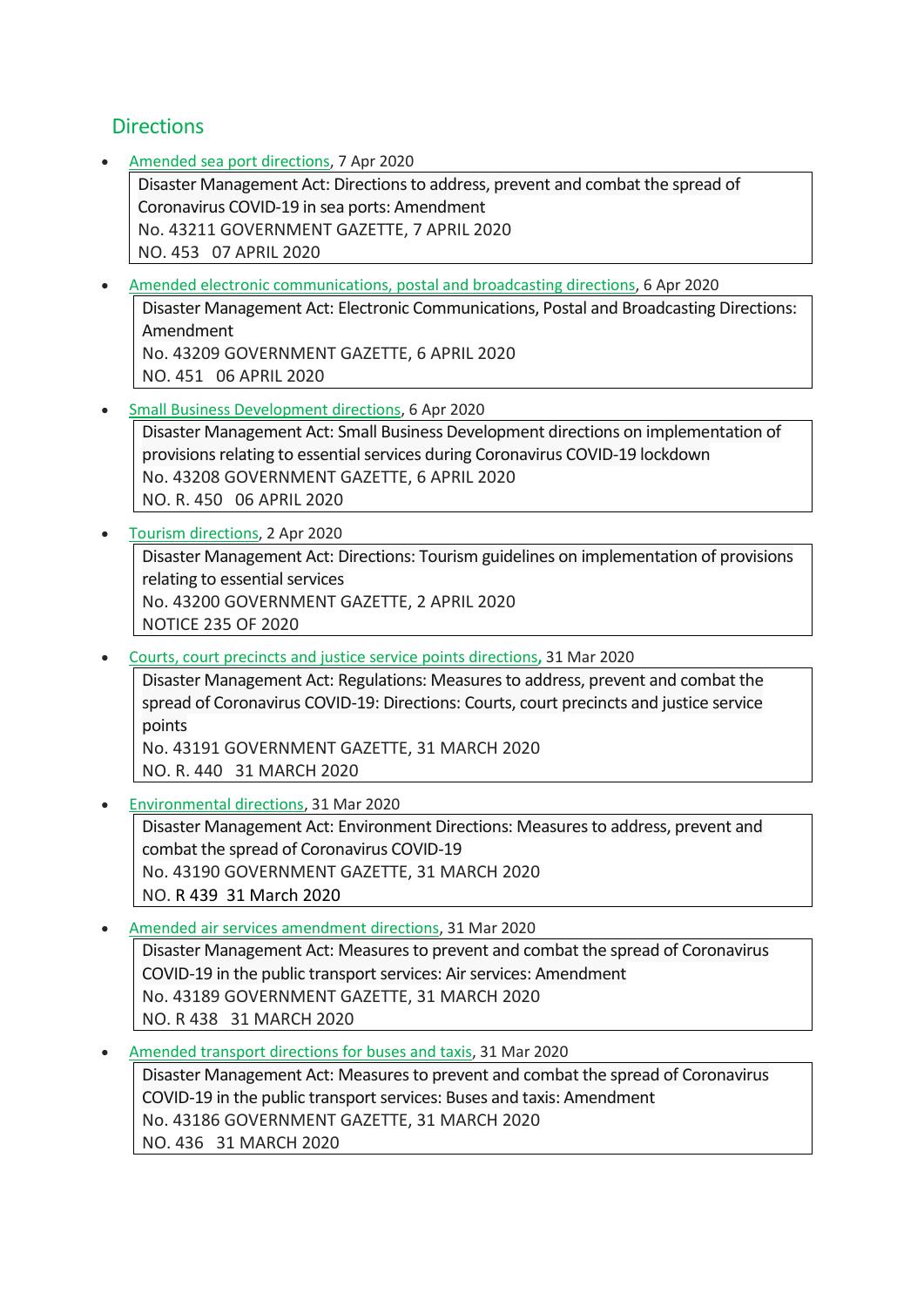- Amended transport [directions:](https://www.gov.za/documents/disaster-management-amendment-directions-30-mar-2020-0000) Learner's and driving licences, 30 Mar 2020 Disaster Management Act: Measures to prevent and combat the spread of Coronavirus COVID-19 in the public transport services: Learner's and driving licences No. 43183 GOVERNMENT GAZETTE, 30 MARCH 2020 NO. 431 30 MARCH 2020
- Amended directions to [municipalities](https://www.gov.za/documents/disaster-management-act-directions-issued-terms-section-27-30-mar-2020-0000) and provinces, 30 Mar 2020 Disaster Management Act: Directions to address, prevent and combat the spread of Coronavirus COVID-19: Amendment No. 43184 GOVERNMENT GAZETTE, 30 MARCH 2020 NO. R. 432 30 MARCH 2020
- Social [development](https://www.gov.za/documents/disaster-management-act-directions-issued-terms-regulation-10-30-mar-2020-0000) directives, 30 Mar 2020 Disaster Management Act: Social development directives No. 43182 GOVERNMENT GAZETTE, 30 MARCH 2020 NO. R. 430 30 MARCH 2020
- Aviation directions [amendment:](https://www.gov.za/documents/disaster-management-act-directives-aviation-transport-amendment-27-mar-2020-0000) Air cargo, 27 Mar 2020 Disaster Management Act: Directions on air services: Amendment STAATSKOERANT, 27 MAART 2020 No. 43176 NO. 423 27 MARCH 2020
- Air services [directions,](https://www.gov.za/documents/disaster-management-act-measures-prevent-and-combat-spread-coronavirus-covid-19-air) 26 Mar 2020 Disaster Management Act: Measures to prevent and combat the spread of Coronavirus COVID-19 in Air Services No. 43160 GOVERNMENT GAZETTE, 26 MARCH 2020 NO. 415 26 MARCH 2020
- Home affairs [directions,](https://www.gov.za/documents/disaster-management-act-measures-prevent-and-combat-spread-covid-19-26-mar-2020-0000) 26 Mar 2020 Disaster Management Act: Measures to prevent and combat the spread of COVID-19 No. 43162 GOVERNMENT GAZETTE, 26 MARCH 2020 NO. 416 26 MARCH 2020
- Transport [directions](https://www.gov.za/documents/disaster-management-act-regulations-address-prevent-and-combat-spread-coronavirus-covid-0)**,** 26 Mar 2020 Disaster Management Act: Regulations to address, prevent and combat the spread of Coronavirus COVID-19 No. 43163 GOVERNMENT GAZETTE, 26 MARCH 2020 NOTICE 216 OF 2020
- Legal [directions,](https://www.gov.za/documents/disaster-management-act-directions-issued-26-mar-2020-0000) 26 Mar 2020 Disaster Management Act: Directions: Courts, court precincts and justice service points No. 43167 GOVERNMENT GAZETTE, 26 MARCH 2020 NO. R. 418 26 MARCH 2020
- Electronic [communications,](https://www.gov.za/documents/disaster-management-act-electronic-communications-postal-and-broadcasting-directions-26) postal and broadcasting directions, 26 Mar 2020 Disaster Management Act: Electronic Communications, Postal and Broadcasting Directions No. 43164 GOVERNMENT GAZETTE, 26 MARCH 2020 NO. 417 26 MARCH 2020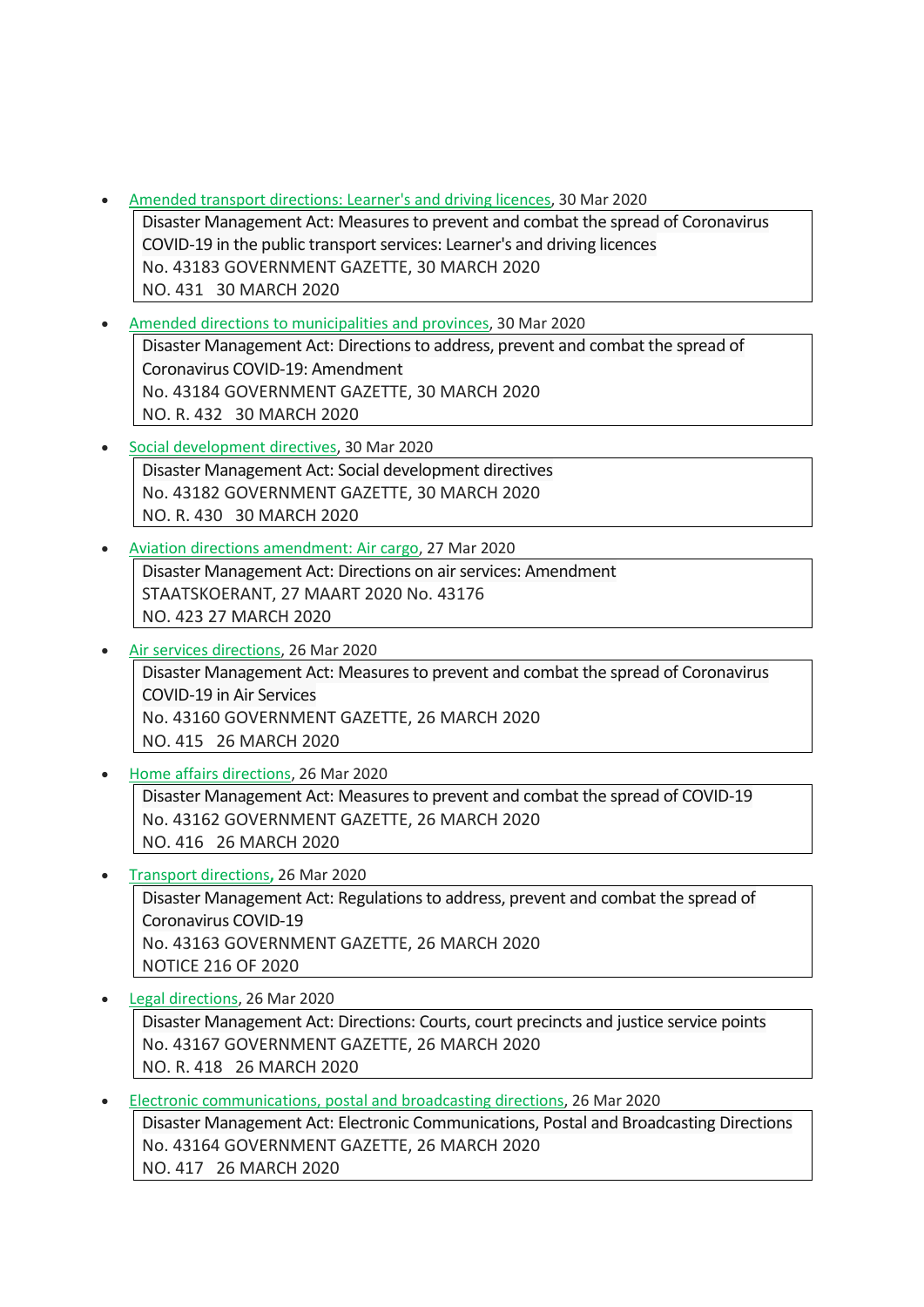• Covid19 [Temporary](https://www.gov.za/documents/disaster-management-act-directive-coronavirus-covid19-temporary-employee-employer-relief) Employee / Employer Relief Scheme directive, 26 Mar 2020

Disaster Management Act: Directive: Coronavirus Covid19 Temporary Employee / Employer Relief Scheme No. 43161 GOVERNMENT GAZETTE, 26 MARCH 2020

NOTICE 215 OF 2020

- Air services lockdown [directions,](https://www.gov.za/documents/disaster-management-act-measures-prevent-and-combat-spread-coronavirus-covid-19-air) 26 Mar 2020 Disaster Management Act: Measures to prevent and combat the spread of Coronavirus COVID-19 in Air Services No. 43160 GOVERNMENT GAZETTE, 26 MARCH 2020 NO. 415 26 MARCH 2020
- Railway [operations](https://www.gov.za/documents/disaster-management-act-measures-prevent-and-combat-spread-coronavirus-covid-19-railway) lockdown directions, 26 Mar 2020 Disaster Management Act: Measures to prevent and combat the spread of Coronavirus COVID-19 in Railway Operations No. 43159 GOVERNMENT GAZETTE, 26 MARCH 2020 NO. 414 26 MARCH 2020
- [Cross-border](https://www.gov.za/documents/disaster-management-act-measures-prevent-and-combat-spread-coronavirus-covid-19-cross) road transport lockdown directions, 26 Mar 2020 Disaster Management Act: Measures to prevent and combat the spread of Coronavirus COVID-19 in Cross-Border Road Transport No. 43158 GOVERNMENT GAZETTE, 26 MARCH 2020 NO. 413 26 MARCH 2020
- Public transport lockdown [directions,](https://www.gov.za/documents/disaster-management-act-measures-prevent-and-combat-spread-coronavirus-covid-19-public) 26 Mar 2020
- Disaster Management Act: Measures to prevent and combat the spread of Coronavirus COVID-19 in the public transport services No. 43157 GOVERNMENT GAZETTE, 26 MARCH 2020 NO. 412 26 MARCH 2020
- [Municipalities](http://www.gov.za/documents/disaster-management-act-directions-address-prevent-and-combat-spread-coronavirus-covid-19) and provinces directions, 25 Mar 2020 Disaster Management Act: Directions to address, prevent and combat the spread of Coronavirus COVID-19 No. 43147 GOVERNMENT GAZETTE, 25 MARCH 2020 NO. R. 399 25 MARCH 2020
- Court precincts [directives,](https://www.gov.za/documents/superior-courts-act-directives-issued-chief-justice-prevent-and-curb-spread-coronavirus) 20 Mar 2020 Superior Courts Act: Directives issued by the Chief Justice to prevent and curb the spread of Coronavirus COVID-19 No. 43117 GOVERNMENT GAZETTE, 20 MARCH 2020 OFFICE OF THE CHIEF OF JUSTICE NOTICE 187 OF 2020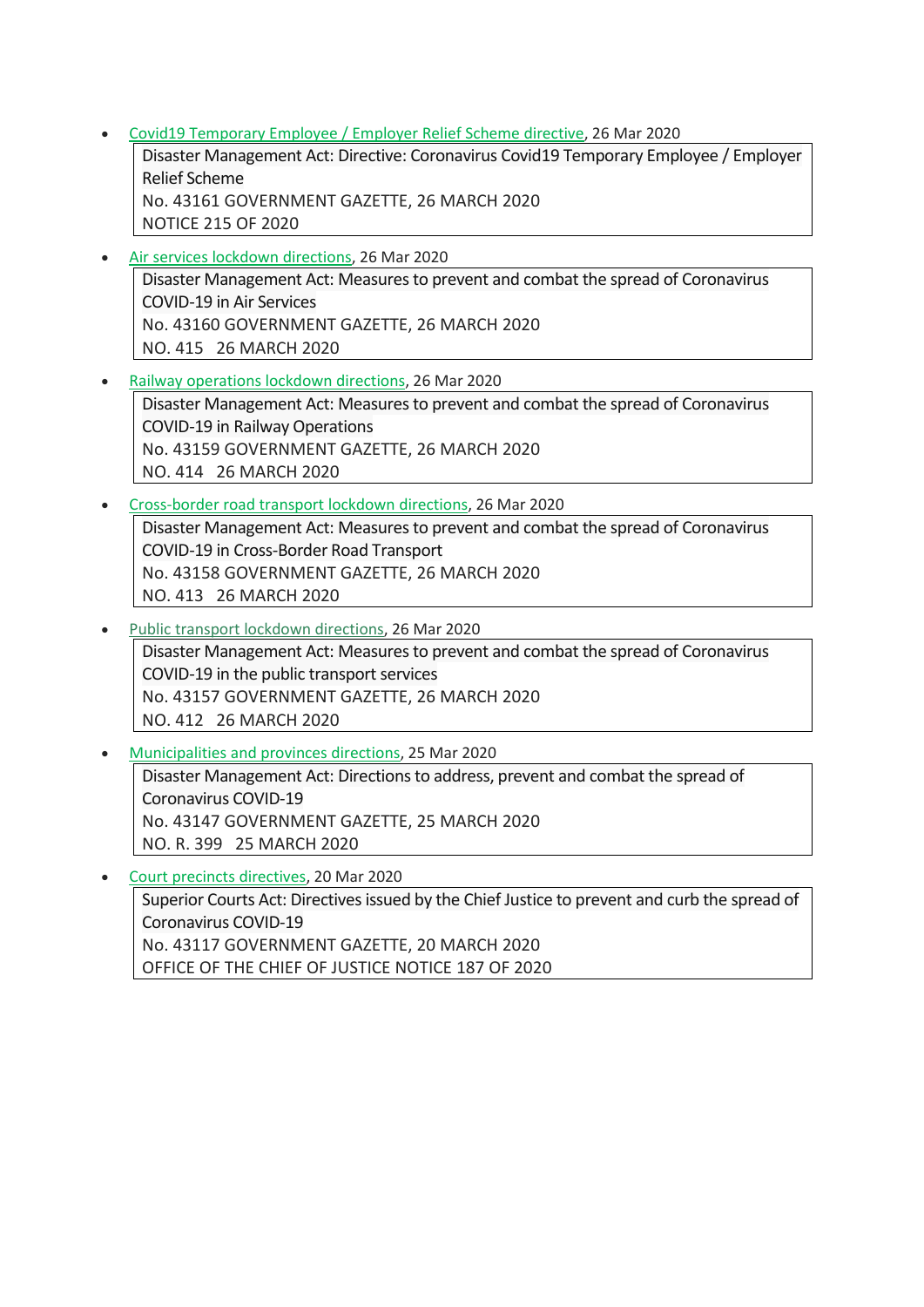### Disaster management guidelines and notices

- Compensation for [occupationally](http://www.gov.za/documents/compensation-occupational-injuries-and-diseases-act-compensation-occupationally-acquired-0) acquired Novel Coronavirus, 24 Mar 2020 Compensation for Occupational Injuries and Diseases Act: Compensation for occupationally-acquired Novel Coronavirus Disease (COVID-19) No. 43126 GOVERNMENT GAZETTE, 23 MARCH 2020 DEPARTMENT OF LABOUR NOTICE 193 OF 2020
- [Explanatory](https://www.gov.za/sites/default/files/gcis_documents/20200329%20Explanatory%20Notes%20on%20COVID%2019%20Tax%20measures%20-%2029%20March%202020.pdf) notes for COVID-19 tax measures, 29 Mar 2020

https://www.gov.za/sites/default/files/gcis\_documents/20200329%20Explanatory%20 Notes%20on%20COVID%2019%20Tax%20measures%20- %2029%20March%202020.pdf

1 EXPANSION OF THE EMPLOYMENT TAX INCENTIVE AGE ELIGIBILITY CRITERIA AND AMOUNT CLAIMABLE 2 DEFERRAL OF THE PAYMENT OF EMPLOYEES' TAX LIABILITY FOR TAX COMPLIANT SMALL TO MEDIUM SIZED BUSINESSES 3 DEFERRAL OF THE PAYMENT OF PROVISIONAL TAX LIABILITY FOR TAX COMPLIANT SMALL TO MEDIUM SIZED BUSINESSES

- SMME debt relief finance [scheme,](https://www.gov.za/sites/default/files/gcis_documents/SMME%20Debt%20Relief%20Scheme.pdf) 28 Mar 2020 https://www.gov.za/sites/default/files/gcis\_documents/SMME%20Debt%20Relief%20 Scheme.pdf
- Business growth/ resilience facility Guidelines for [application,](https://www.gov.za/sites/default/files/gcis_documents/Guidelines%20for%20Business%20Growth%20Resilience%20Facility%20Application%20%2028%20March.._.pdf) 28 Mar 2020 GUIDELINES FOR APPLICATION: BUSINESS GROWTH/ RESILIENCE FACILITY
- Debt Relief Finance Scheme: Guidelines for [application,](https://www.gov.za/sites/default/files/gcis_documents/Guidelines%20for%20Debt%20Relief%20Application.pdf) 28 Mar 2020 https://www.gov.za/sites/default/files/gcis\_documents/Guidelines%20for%20Debt%2 0Relief%20Application.pdf
- UIF [guidelines,](https://www.gov.za/sites/default/files/gcis_documents/corona-uif.pdf) 20 Mar 2020 https://www.gov.za/sites/default/files/gcis\_documents/corona-uif.pdf
- Exemption to all holders of licences, permit and [authorisations](https://www.gov.za/sites/default/files/gcis_documents/Fisheries%20COVID-19%20Public%20Notice%20-%2024%20March%202019.pdf) issued in terms of the Marine Living [Resources](https://www.gov.za/sites/default/files/gcis_documents/Fisheries%20COVID-19%20Public%20Notice%20-%2024%20March%202019.pdf) Act, 1998 (Act no. 18 of 1998) to operate without valid permits for the next [ninety](https://www.gov.za/sites/default/files/gcis_documents/Fisheries%20COVID-19%20Public%20Notice%20-%2024%20March%202019.pdf) (90) days**, 24 Mar 2020**

https://www.gov.za/sites/default/files/gcis\_documents/Fisheries%20COVID-19%20Public%20Notice%20-%2024%20March%202019.pdf

• Handy guide on what's [happening](https://www.gov.za/sites/default/files/gcis_documents/pset-Coronavirus.pdf) in the Post School Education and Training Sector - Higher Education in a time of [Coronavirus](https://www.gov.za/sites/default/files/gcis_documents/pset-Coronavirus.pdf)**, 20 Mar 2020**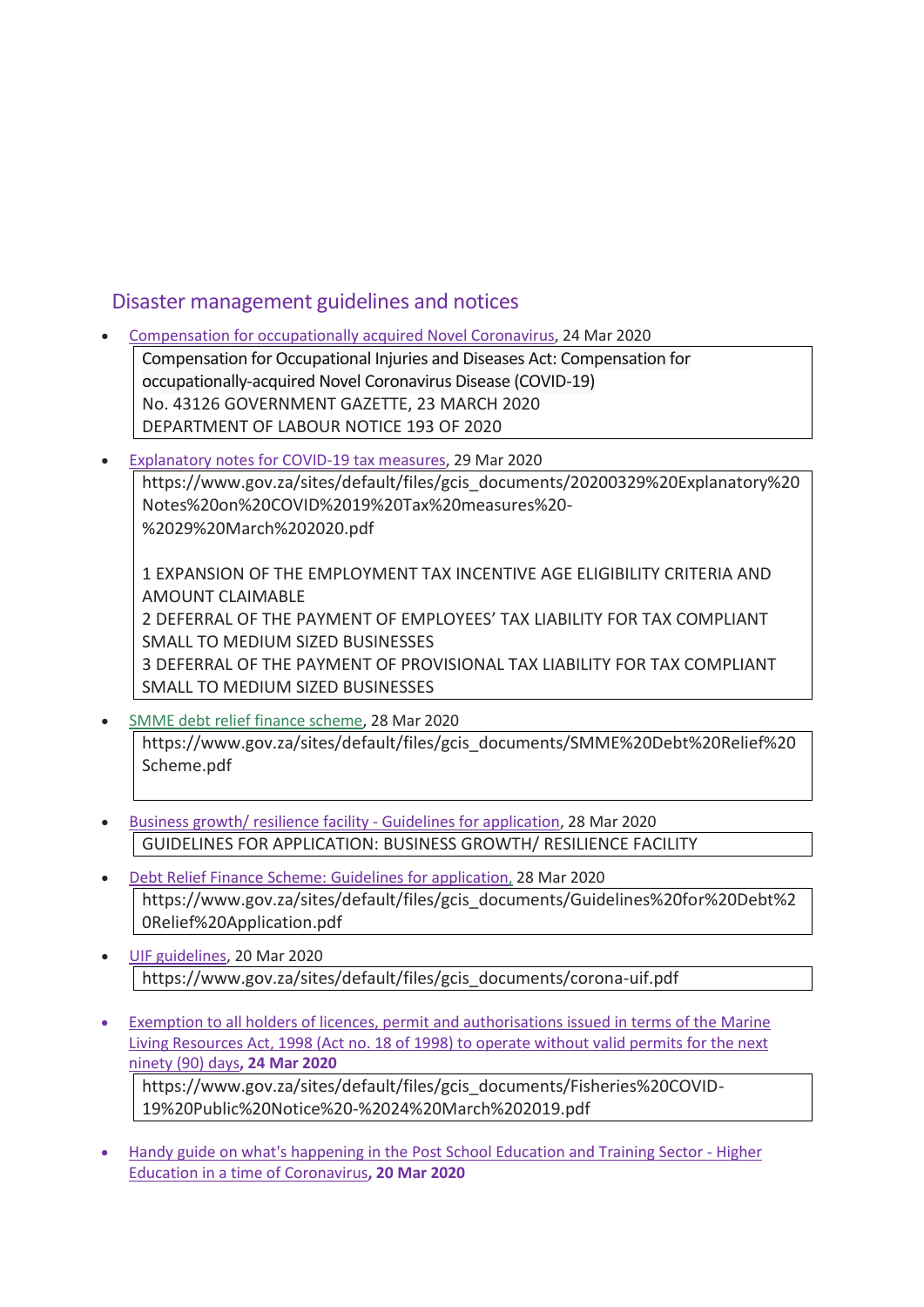#### https://www.gov.za/sites/default/files/gcis\_documents/pset-Coronavirus.pdf

• State of Disaster: Public Service guidelines for containment / [management](https://www.gov.za/sites/default/files/pictures/publicservice-guidelines-disaster.pdf) of Coronavirus COVID-[19](https://www.gov.za/sites/default/files/pictures/publicservice-guidelines-disaster.pdf)**, 16 Mar 2020**

https://www.gov.za/sites/default/files/pictures/publicservice-guidelines-disaster.pdf

- Guidance for childcare facilities and schools on [COVID-19](https://www.gov.za/sites/default/files/gcis_documents/childcare.pdf)**, 11 Mar 2020** https://www.gov.za/sites/default/files/gcis\_documents/childcare.pdf
- COVID-19 safety [precaution](https://www.gov.za/sites/default/files/gcis_documents/SAFA-covid.pdf) measures in footbal SAFA**, 13 Mar 2020** https://www.gov.za/sites/default/files/gcis\_documents/SAFA-covid.pdf
- Guideline on [classification](https://www.gov.za/documents/guideline-classification-disaster-and-declaration-state-disaster-1-apr-2019-0000) of a disaster and the declaration of a state of disaster**, 1 Apr 2019** https://www.gov.za/documents/guideline-classification-disaster-and-declarationstate-disaster-1-apr-2019-0000
- Guideline on conducting an initial on-site [assessment](https://www.gov.za/documents/guideline-conducting-initial-site-assessment-1-apr-2019-0000)**, 1 Apr 2019** https://www.gov.za/documents/guideline-conducting-initial-site-assessment-1-apr-2019-0000
- Guideline on contingency planning and [arrangements](https://www.gov.za/documents/guideline-contingency-planning-and-arrangements-1-apr-2019-0000)**, 1 Apr 2019** https://www.gov.za/documents/guideline-contingency-planning-and-arrangements-1 apr-2019-0000
- Guideline MEASURES TO PREVENT AND COMBAT SPREAD OF COVID -19 IN PUBLIC TRANSPORT SERVICES, 7 April 2020 MEASURES TO PREVENT AND COMBAT SPREAD OF COVID -19 IN PUBLIC TRANSPORT SERVICES,

7 April 2020 – loading capacity No. 43212 GOVERNMENT GAZETTE, 7 APRIL 2020 NO. 454 07 APRIL 2020

• DEPARTMENT OF SOCIAL DEVELOPMENT, 07 APRIL 2020

Movement of children between co- holders of parental responsibilities and rights or a caregiver No. 43213 GOVERNMENT GAZETTE, 7 APRIL 2020 NO. R. 455 07 APRIL 2020

- REPRESENTED POLITICAL PARTIES' FUND STAATSKOERANT, 8 APRIL 2020 No. 43214 ELECTORAL COMMISSION NOTICE 239 OF 2020
- SCOPE OF COVID -19 BLOCK EXEMPTION FOR THE HEALTH CARE SECTOR, 2020 No. 43215 GOVERNMENT GAZETTE, 8 APRIL 2020 NO. R. 456 08 APRIL 2020
- AMENDED COVID-19 TEMPORARY EMPLOYEE / EMPLOYER RELIEF SCHEME DEPARTMENT OF LABOUR NOTICE 240 OF 2020 No. 43216 GOVERNMENT GAZETTE, 8 APRIL 2020